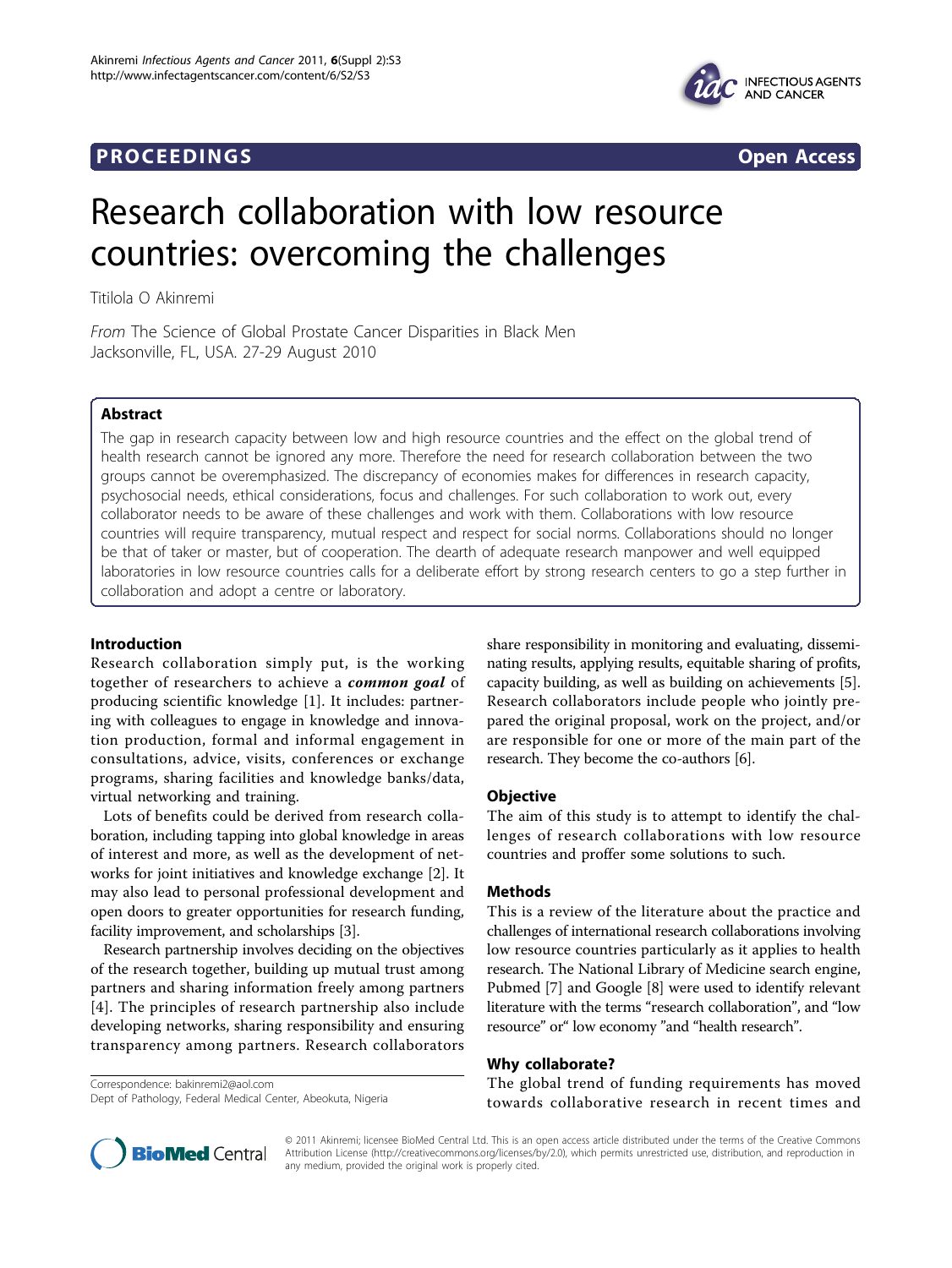researchers are encouraged to join forces inter-departmentally, inter-institutionally, and even internationally [[1\]](#page-2-0). Outcomes of such research are better respected than single authored ones, so that researcher's need for recognition also drives collaboration. The growing complexity of expensive research equipments also calls for collaborative efforts so that these facilities can be shared with greater cost effectiveness. In the same way, scientific manpower could be shared without the need for each research center to acquire all areas of manpower. While research capacity is measured by skills and competencies, scientific activities, outcomes, and impacts on policies and programs, the impact of research collaboration is measured by co-authorship and citation [[6\]](#page-2-0).

The USA, UK, Germany and other G7 countries are leading the world of research collaboration with increased international partnerships with each other and with other countries including those with low resources. The last decade has seen voluminous and qualitative growth in research globally with China and India leaping in bounds in local and international collaborative research, this particularly with US and UK. The increasing growth of scientific specialization should be harnessed to accommodate the needs of younger researchers in cross-fertilization of ideas and knowledge transfer across disciplines[[2\]](#page-2-0).

# International collaboration with low resource countries. Why?

Low resource countries are continuously being courted, particularly in health care research, as serious researchers from developed economies are seeking more collaboration with them because of the global nature of health problems, including environmental and genetic considerations [[2\]](#page-2-0). The seeking out is bilateral, as researchers from low resource economies are also seeking collaboration particularly for the benefits of well equipped laboratory and intellectual facilities.

# Challenges of research collaboration with low resource countries

Major consideration to the low resource researchers is the question of why developed economies wish to collaborate with them. What are the goals of the particular research and its relevance to the health of the people in the low resource setting? Is it primarily in order to take something away in the giver-taker inequilibrum or as a development aid? At what cost or gain is it to the citizenry of the low resource country? These questions can be answered by proper ethical considerations, definition of long term effects and benefits with no harm to the low resource country [\[3\]](#page-2-0).

In seeking collaboration with researchers in a low resource country, the principal investigator and others also need to be aware of the challenges facing the researcher and the research community in low resource settings. He must set relevant clear and transparent research goals and priorities in tune with opportunities available in the low resource country. As an example, a research topic such as "Prostate Cancer in the African Race" is rather fuzzy while "Prevalence of Microinvasive Prostate Cancer in Nigeria" is very clear and of relevance to Nigeria. Research ethics must be respected and socio-cultural considerations identified and adhered to as much as possible. Very often, there is need to aim at building in manpower training as well as improved research capacity into the research proposal. A definite plan must be made for a true partnership (not donorrecipient) and consideration for long term relationships planned. The dearth of proper training and well equipped laboratories in low resource countries is a source of discouragement for keen researchers in low resource countries, leading often to brain drain and poor output. More developed research centers could take this challenge by adopting low resource research centers and laboratories.

Researchers in low resource countries are not oblivious of examples of previous unacceptable collaborative processes, some of which had nothing to offer back but only came for and took data away [\[3](#page-2-0)]. Such researchers will naturally and in principle be averse to collaborations that do not play fair, hence it will be necessary for collaborators to make deliberate efforts to be seen as playing fair.

# Challenges facing the low resource country researcher

The challenges of research in low resource countries are multifaceted, including personal, institutional and national political factors and all these challenges directly affect collaborative efforts. National political instability caused by greed and power plays in low resource settings lead to impaired and incoherent planning, resource allocation and priorities. In such economies there may also be other overarching national health priorities like communicable diseases, education, malnutrition, illiteracy and poverty. For example in Nigeria, funding for research is difficult to decipher in the National Budget. Research funding is largely dependent on non-governmental organizations, most of which process also has to pass through some tortuous governmental bureaucracy. From personal experience, the researcher often has to put in up to 80-100% of funds personally.

Institutional Challenges in low resource economies include brain drain, lack of local funds, as well as a dearth of research laboratories and research centers [\[4](#page-2-0)]. Lack of basic infrastructure, e.g. water and electricity, inadequate and/or unavailable equipments may also constitute problems. Researcher challenges may also include lack of